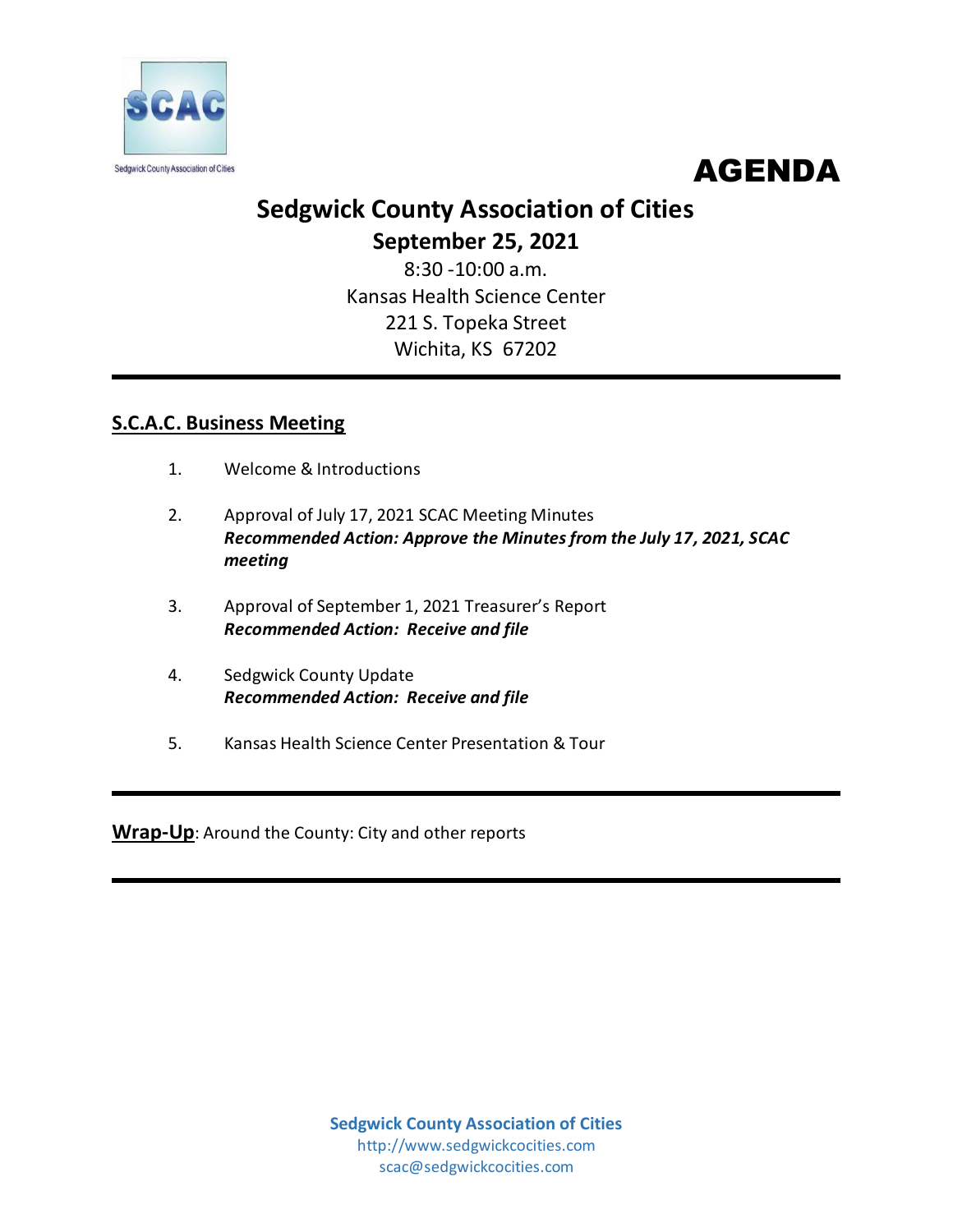



## **Upcoming Meetings:**

- **Saturday, November 13, 2021, 8:30 a.m., at The Pavilion at Madison Avenue Central Park, 618 N Derby Ave, Derby, KS 67037:** Roundtable discussion with members of the South Central Kansas Legislative Delegation.
- **Saturday, January 8, 2022, 8:30 a.m., at Bel Aire City Hall, 7651 E Central Park Ave, Bel Aire, KS 67226:** Tobacco Free Wichita continues to promote the Tobacco Free Parks & Trains initiative in Sedgwick County. Shelley Rich, Tobacco Control Coordinator, will be presenting this topic to SCAC on January 8. To help educate your residents on this issue, consider sharing the Tuesday Tips from the [Tobacco Free Wichita Facebook](https://www.facebook.com/TobaccoFreeWichita) page September 28 through November 2. Read about how one county in Kansas and one in Georgia successfully passed Tobacco Free Parks Ordinances in the two attachments. If you would like additional information about this initiative, email [shelleyrich@med-soc.org](mailto:shelleyrich@med-soc.org) or call 316-285-9355.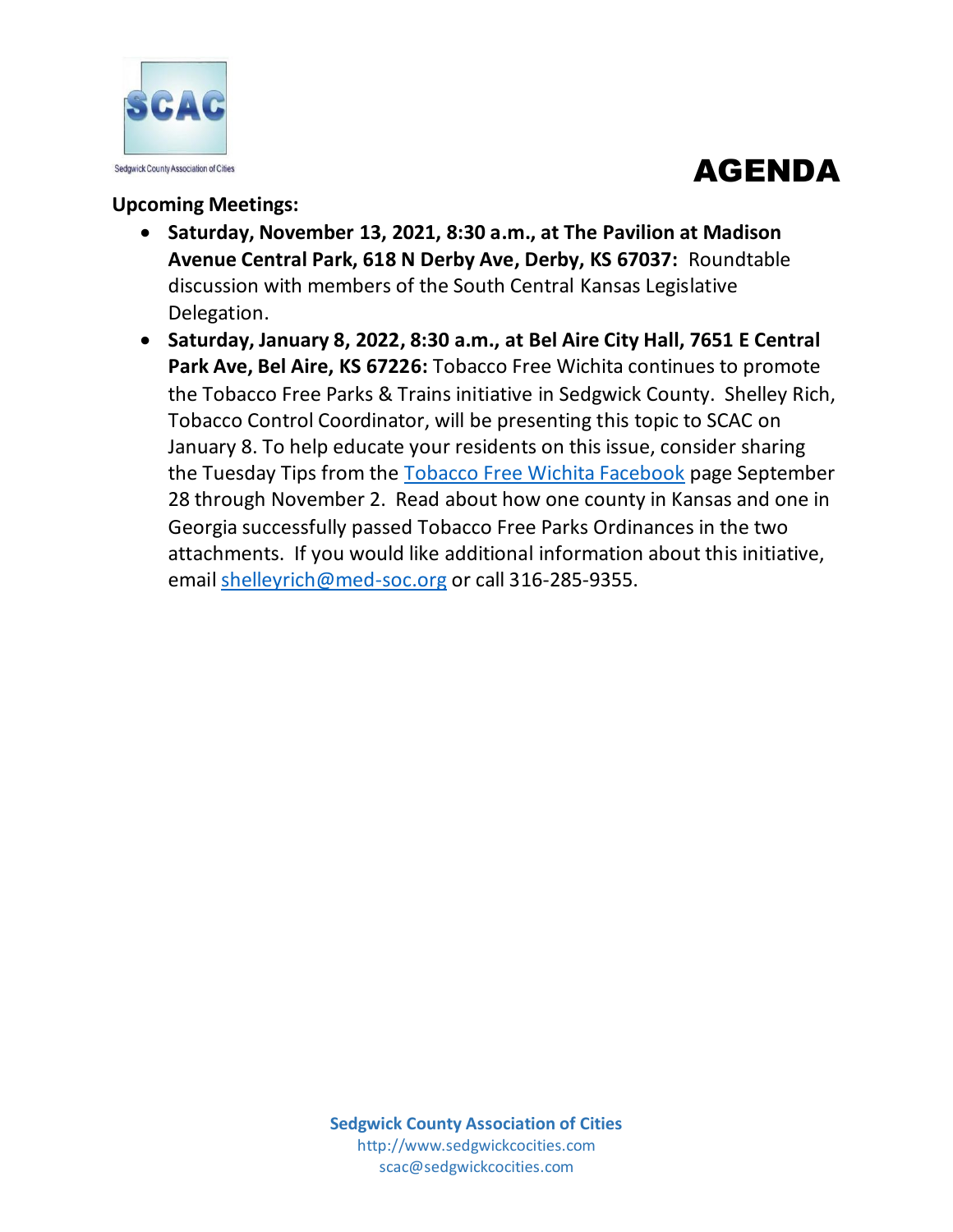

# Sedgwick County Association of Cities (SCAC) Zoom Meeting Minutes July 17, 2021

SCAC met at 8:30 a.m., on Saturday, July 17, 2021, at The Wichita Air Museum with Chairman **John McIntosh**, presiding. SCAC members and visitors are shown on the attached list.

**Welcome**: **McIntosh** welcomed members and guests

**Cities in Attendance:** Bel Aire, Clearwater, Derby, Haysville, Kechi, Park City, Valley Center, Wichita

#### **Approval of May 20, 2021 Minutes**

The Minutes from the May 20, 2021 SCAC meeting were submitted for approval. Motion made by Mayor Jim Benage (Bel Aire) to APPROVE the May 20, 2021 Meeting Minutes. Seconded by Mayor John Speer (Kechi). **Motion PASSED.** 

#### **Approval of July 2021 Financial Report**

The July 2021 SCAC Financial Report was submitted by SCAC Treasurer, Council Member Gina Gregory. Council Member Bob Rardin (Haysville) motioned to receive and file the SCAC July 2021 Financial Report. Motion seconded by Council Member Ronald Colbert (Valley Center). **Motion PASSED.**

#### **Sedgwick County Update: Commissioner Jim Howell, Sedgwick County**

- En Banc Meeting with Wichita City Council to come
- Kansas Dept. of Transportation Update
	- o North Junction Expansion (\$86m)
		- o K-42 Safety Features (\$19m)
- COVID Dashboard
	- $\circ$  COVID numbers are trending up, but primarily for those without the vaccine
	- o COVID Dashboard
		- Vaccine Locations
		- Vaccine Appointments

#### **Parks & Cultural Arts Services Consolidation Overview: Tom Stolz, Sedgwick County Manager**

Considering combing the efforts of Wichita and Sedgwick County for Parks & Cultural Arts Services

- Reduce Burden on Individual Citizens
	- o Increase Efficiency, and decrease cost
		- Maintenance
		- **Equipment**
		- **Staffing**
- Working with Public Policy and Management Center at WSU to:
	- o Analyze the potential efficacy of consolidating services
		- o Addressing stakeholders
		- o Building a consolidation plan

**Sedgwick County Association of Cities** http://www.sedgwickcocities.com

scac@sedgwickcocities.com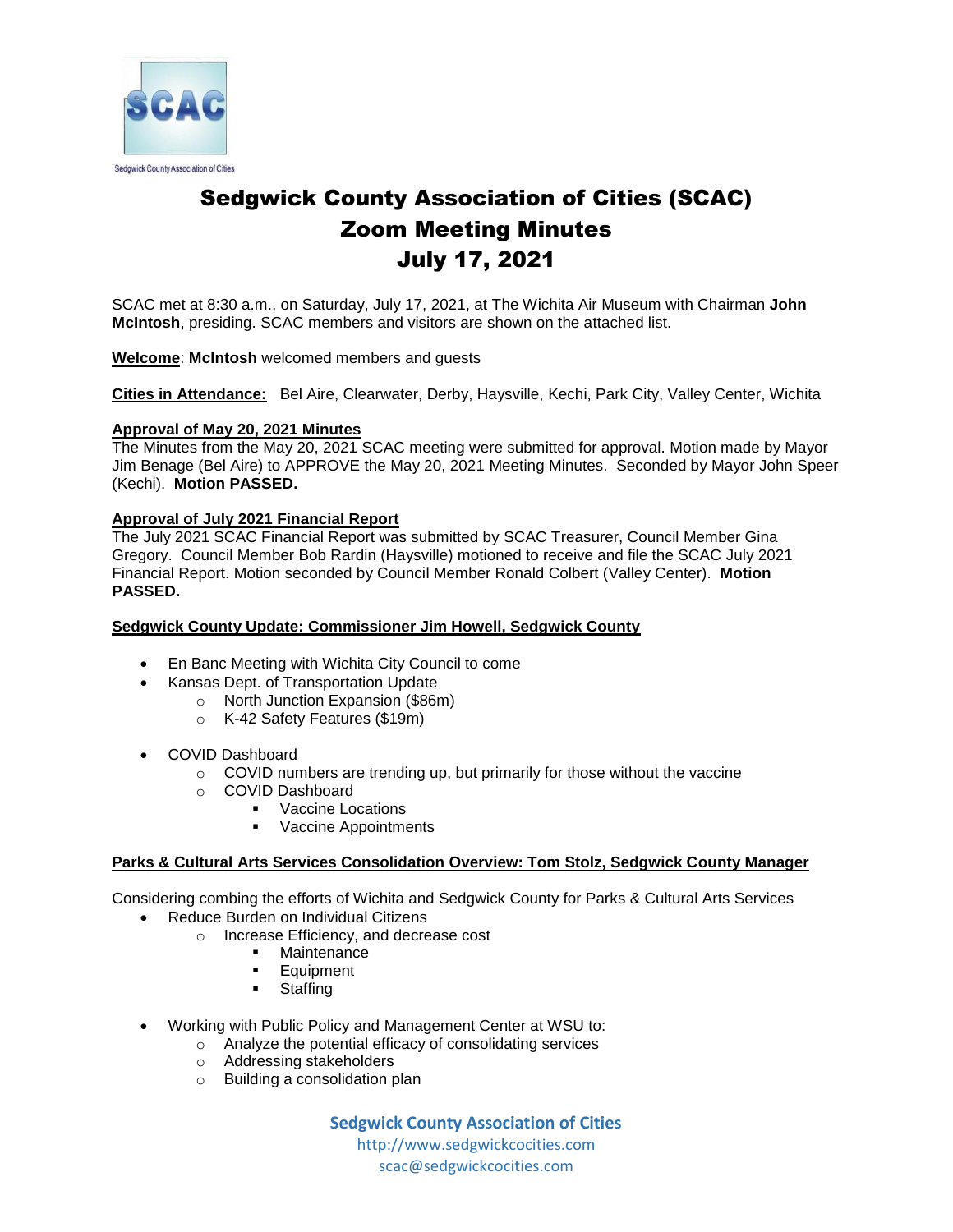

#### Services Already Merged

- o Exploited and Missing Children Unit (WPD & Sedgwick Co Sheriff's Office)
- o Planning Department
- ARPA Funds
	- o \$100M
	- o 3 Years to Spend
	- o County needs to survey community to determine use for funding Focus groups meeting scheduled July 21
	- o Some could be allocated for cities within the county
	- o Cities will receive money directly from the federal government

#### **Upcoming Meetings**

Saturday, September 25, 8:30 a.m.

• Bel Aire City Hall

Saturday, November 13, 8:30 a.m.

Madison Avenue Central Park Pavilion, City of Derby

### **Adjournment**

The motion to adjourn the July 17, 2021 SCAC meeting was made by Mayor Jim Benage (Bel Aire). Mayor John Speer (Kechi) seconded the motion. **Motion PASSED.** 

Respectfully submitted by:

Laura E. Rainwater, Executive Director for Sedgwick County Association of Cities

Date of Minutes Approval: \_\_\_\_\_\_\_\_\_\_\_\_\_\_\_\_